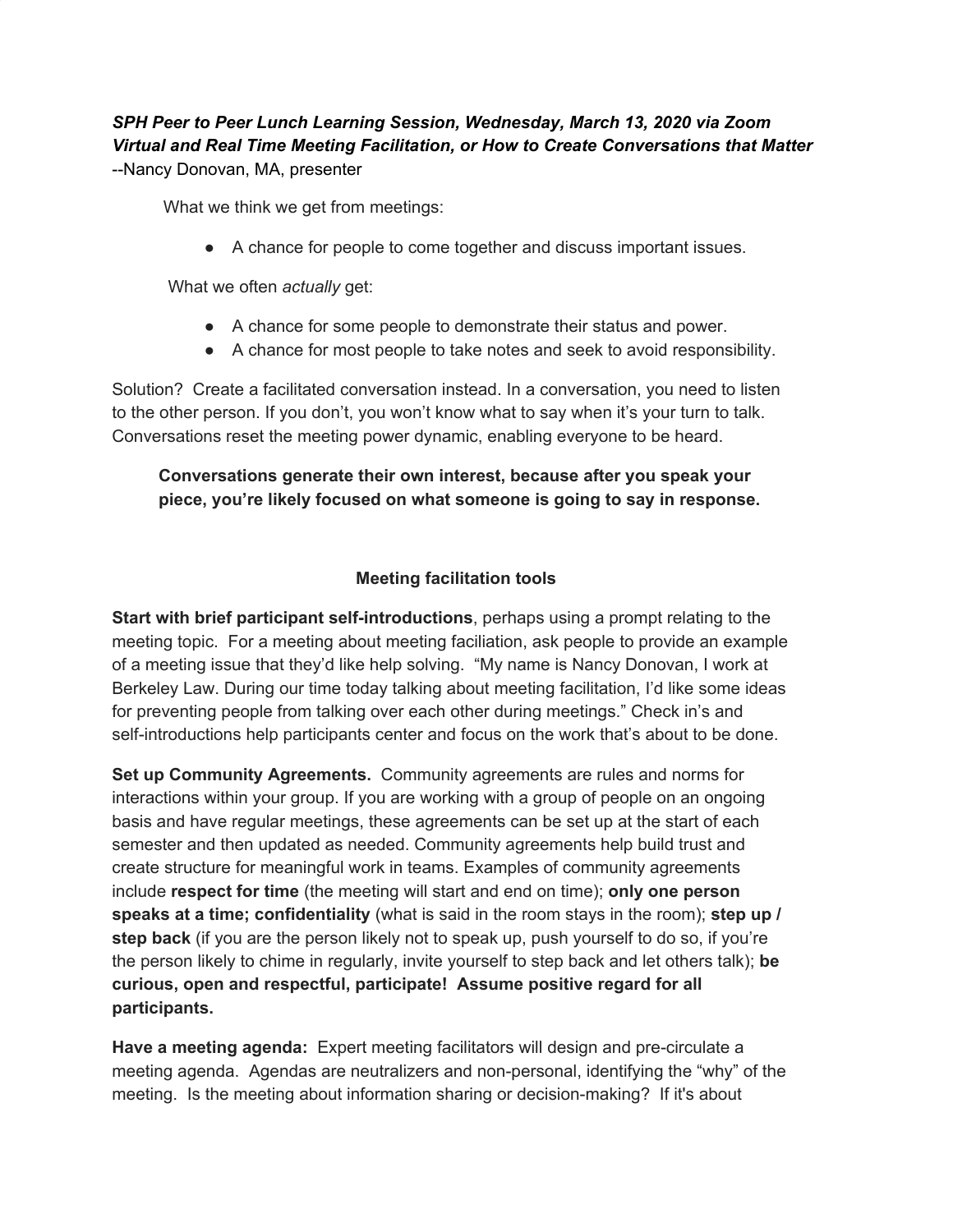decision-making, how are decisions made - by consensus or fiat? Is the meeting to advance thinking and build community? Obtain input?

Agenda items can be timed (i.e. check in from 2:05-2:10 pm, community agreements from 2:10-2:15 pm.) And, If you can collaborate on an agenda before your meeting (send it 48 hours in advance of the meeting and let participants provide feedback) you will have more engaged participation. An agenda is a road map and lets participants know that the meeting facilitator will respect their time, seek to accomplish the work outlined in the agenda and provide steps to keep the work moving forward.

During the meeting the facilitator is the "keeper of the flame" keeping the discussion focused, making sure that participants have "air time" to express themselves and that the meeting creates a space for fair and open processes.

## **Other meeting facilitation tools:**

**Chart writing -** if you have a co-facilitator and a white board, writing agenda items and any brainstorming and/or to do's is helpful.

**Paraphrasing as a tool to keep a meeting on track** - Paraphrasing what a meeting attendee has just said is a non-judgmental and validating way to let people know that their ideas have been heard, are respected and legitimate. Paraphrasing is the tool of choice for supporting people to think out loud and brainstorm. A skilled meeting facilitator can paraphrase a contribution and then redirect the conversation back to the agenda item being discussed.

**A simple trick to keep people from talking over each other** - during an in person meeting, the facilitator can use a numbering technique when Sam, Julie & Eve are all talking at once. "Julie, you're #1, Sam, #2 and Eve, #3" The facilitator is in charge and people know that they will get their chance to speak. On Zoom meetings? The skills for this kind of meeting facilitation are evolving! I think there's a "raise hand' function on Zoom. Learning to be continued!

End the meeting (on time):

In a meeting designed to impart information, ask participants to briefly answer a question. "What's one new thing you learned about meeting facilitation today?" "Is there something you would like us to cover next time?"

Define next steps, action items and due dates. Clarify who is responsible for the meeting action items and scheduling the next meeting, if needed.

Post-event meeting evaluations are helpful when you're working with a team on an ongoing process and will meet again with the same group of people. A quick survey